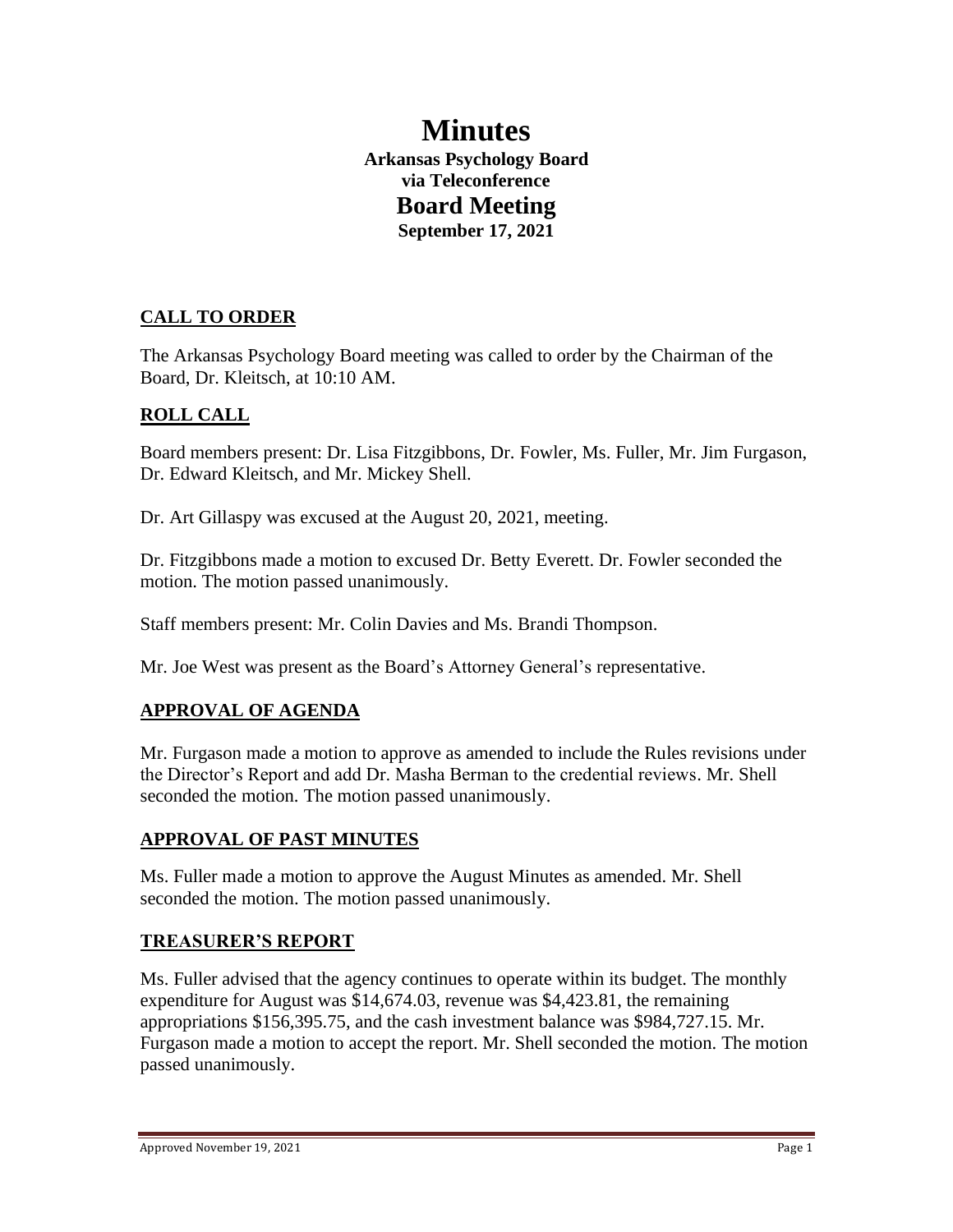## **PERSONNEL COMMITTEE**

Dr. Fowler advised of no report.

## **REPORT FROM THE COMPLAINT COMMITTEE**

The Complaint Committee made a recommendation to dismiss C#21-11 due to lack of evidence of ethical violations. Dr. Gillaspy made a motion to accept the recommendation to dismiss. Mr. Shell seconded the motion. The motion passed unanimously.

#### **DIRECTOR'S REPORT**

Mr. Davies advised the Board of the following:

- •A representative for PsyPact should be appointed. Dr. Fowler made a motion to nominate Dr. Fitzgibbons. Ms. Fuller seconded the motion. Dr. Fitzgibbons accepted the nomination. The motion passed unanimously.
- •Inquired if there will be an October meeting. Mr. Furgason advised to cancel the October meeting and to reconvene November 19, 2021.

Mr. West presented the Board with the 2021 Legislation Sessions New Rules' drafts:

- Mr. Shell made a motion to accept Section 5.5 as amended. Dr. Fitzgibbons seconded the motion. The motion passed unanimously.
- •Dr. Fitzgibbons made a motion to accept Section 7.1 as amended. Ms. Fuller seconded the motion. The motion passed unanimously.
- •Dr. Fitzgibbons made a motion to accept Section 9.1 as amended. Mr. Shell seconded the motion. The motion passed unanimously.
- •Dr. Fitzgibbons made a motion to accept Section 10.3 as amended. Ms. Fuller seconded the motion. The motion passed unanimously.
- •Dr. Fitzgibbons made a motion to accept Sections 11.3 and 11.8 as amended. Mr. Shell seconded the motion. The motion passed unanimously.
- •Dr. Fitzgibbons made a motion to accept Section 13.2 as amended. Ms. Fuller seconded the motion. The motion passed unanimously.
- •Mr. Shell made a motion to accept Section 14.3 as amended. Ms. Fuller seconded the motion. The motion passed unanimously.
- •Dr. Fitzgibbons made a motion to remove Section 6.3.C.1. Ms. Fuller Seconded the motion. The motion passed unanimously.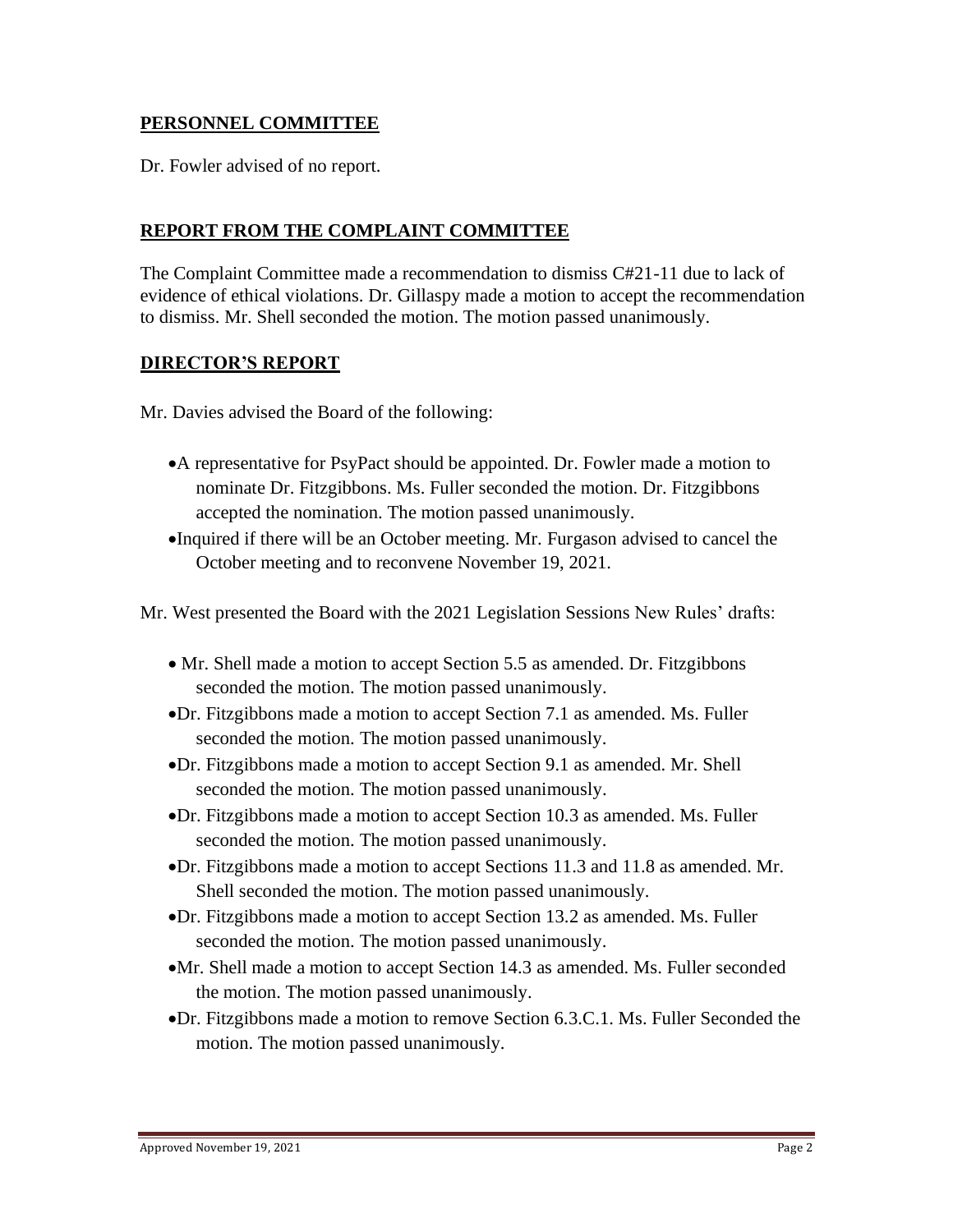Mr. West also advised the Board that he and Mr. Davies will include Act 883, regarding PsyPact, to the 2021 Rules.

# **OLD BUSINESS**

#### **Accrual of 3,000 hours**

Ms. Penny Dedmon submitted a Supervision Agreement and Plan to begin accruing 3,000 hours towards Independent status. Dr. Fitzgibbons made a motion to approve. Mr. Shell seconded the motion. The motion passed unanimously.

#### **NEW BUSINESS**

#### **Supervision Agreement and Plan**

Dr. Lee Isaac submitted a Supervision Agreement and Plan to include Dr. Jennifer Kleiner as his Secondary supervisor. Dr. Fowler made a motion to approve. Ms. Fuller seconded the motion. The motion passed unanimously.

#### **Supervisor Status**

Dr. Jon Bos submitted an application for Supervisor Status. Dr. Fitzgibbons made a motion to approve pending receipt of the second page of Dr. Beljin's letter. Ms. Fuller seconded the motion. The motion passed unanimously.

Dr. Sandra Michel submitted an application for Supervisor Status. Dr. Fitzgibbons made a motion to approve. Dr. Fowler seconded the motion. The motion passed unanimously.

Dr. Lindsey Roberts submitted an application for Supervisor Status. Dr. Fitzgibbons made a motion to approve. Dr. Fowler seconded the motion. The motion passed unanimously.

# **QUARTERLY REPORTS**

Dr. Lilli-Anna Baca's Quarterly Report for the period of June 30, 2021 – September 21, 2021. Dr. Fowler made a motion to approve pending submission of a form not predated. Dr. Fitzgibbons seconded the motion. The motion passed unanimously.

Dr. Taylor Black's Quarterly Reports for the periods of December 31, 2020 – March 25, 2021, and March 26, 2021- June 18, 2021. Dr. Fitzgibbons made a motion to deny due to the report year for March 26, 2021- June 18, 2021, is illegible and looks to reflect 2020. Also, to advise to send reports in a timely manner. Dr. Fowler seconded the motion. The motion passed unanimously.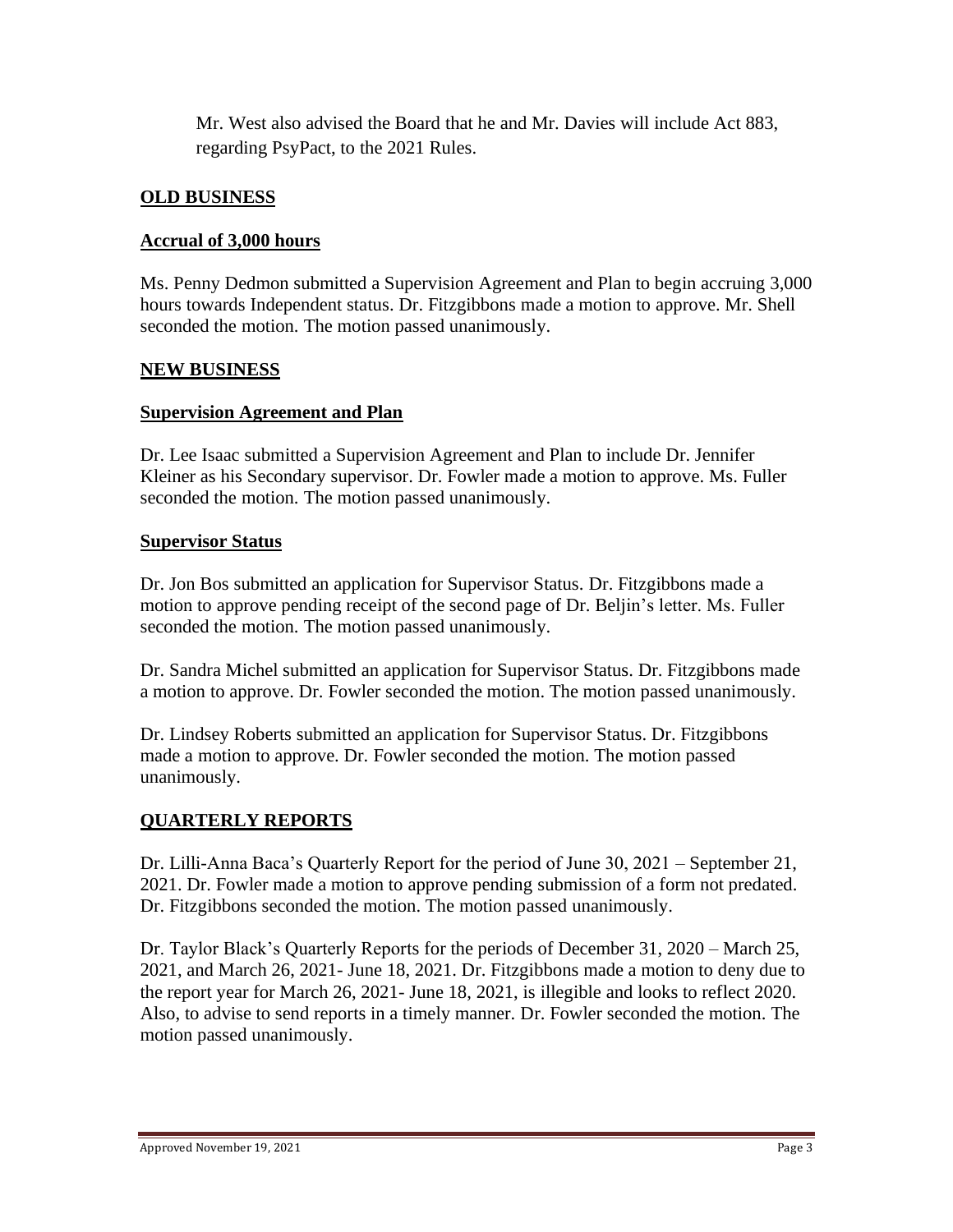Dr. Ashley Coleman's Quarterly Report for the period of June 21, 2021- September 18, 2021. Dr. Fowler made a motion to approve pending submission of a form not predated. Ms. Fuller seconded the motion. The motion passed unanimously.

#### **The Credential Review Committee made a fully seconded motion to approve the following Quarterly Report forms:**

- 1. Dr. Lindsey Carnes' Quarterly Report for the period of June 1, 2021 August 31, 2021. Ms. Fuller recused herself. Dr. Fitzgibbons made a motion to approve and requests clarification for weekly supervision. Dr. Fowler seconded the motion.
- 2. Dr. Sami Farhat's Quarterly Reports for the periods of September 1, 2020 December 1, 2020, December 1, 2020- March 1, 2021, March 1, 2021- June 1, 2021, and June 1, 2021- September 1, 2021. Dr. Fowler made a motion to approve, advising to send reports in a timely manner. Mr. Shell seconded the motion.
- 3. Dr. Sherese Hicks' Quarterly Reports for the period of June 2021 August 2021. Dr. Fowler made a motion to approve and to advise if practicing Projective Testing in the future, 1-hour of weekly supervision is required. Ms. Fuller seconded the motion.

The motions passed unanimously.

## **CREDENTIAL REVIEWS**

- 1. Dr. Masha Berman, Dr. Chelsey Bull, Dr. Hilary Clark, Dr. Daryl Cooley, Dr. Brittany Haage, and Dr. Allison Smith submitted applications to be considered as an Applicant-Psychologist Provisional Licensee. Dr. Fowler made a motion to approve pending receipt of background checks. Dr. Fitzgibbons seconded the motion.
- 2. Dr. Safaa Issawi submitted an application to be considered as an Applicant Psychologist-Provisional Licensee. Dr. Fitzgibbons made a motion to table until 2,000 internship hours were submitted and reviewed. Ms. Fuller seconded the motion.
- 3. Dr. Nina Nguyen Driver submitted an application to be considered as an Applicant Psychologist-Provisional Licensee. Ms. Fuller recused herself. Dr. Fowler made a motion to deny due to not meeting the internship requirements and advised to apply as CPQ or apply as a Senior Psychologist in 5 months once the full 20 years have been met. Mr. Furgason seconded the motion.

#### **The Credential Review Committee made a fully seconded motion to approve the following credential(s):**

4. Dr. Lilli-Anna Baca submitted an application to be considered as a fully Licensed Psychologist. Ms. Fuller made a motion to approve credentials. Dr. Fitzgibbons seconded the motion.